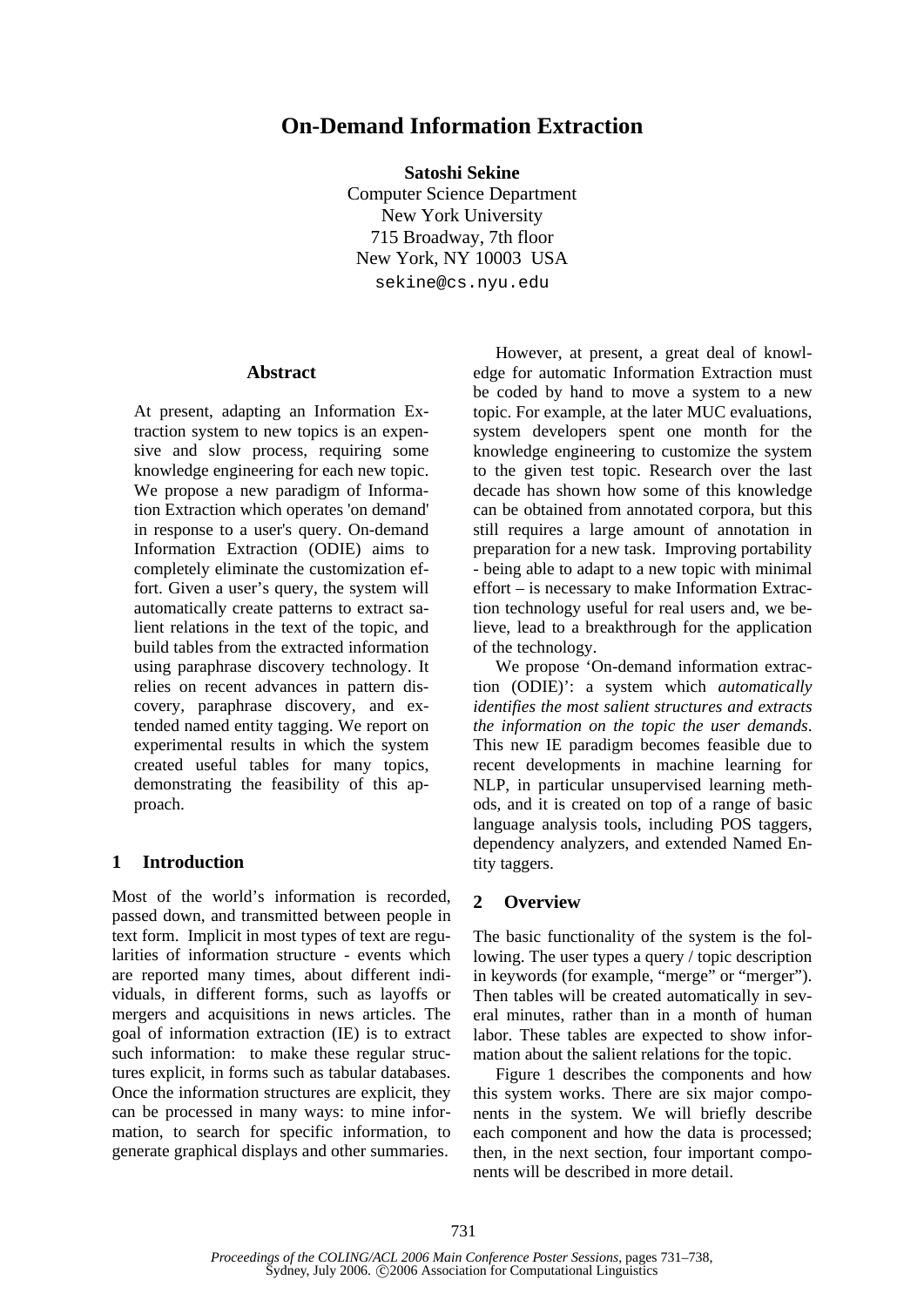

Figure 1. System overview

- 1) IR system: Based on the query given by the user, it retrieves relevant documents from the document database. We used a simple TF/IDF IR system we developed.
- 2) Pattern discovery: First, the texts in the retrieved documents are analyzed using a POS tagger, a dependency analyzer and an Extended NE (Named Entity) tagger, which will be described later. Then this component extracts sub-trees of dependency trees which are relatively frequent in the retrieved documents compared to the entire corpus. It counts the frequencies in the retrieved texts of all subtrees with more than a certain number of nodes and uses TF/IDF methods to score them. The top-ranking sub-trees which contain NEs will be called *patterns*, which are expected to indicate salient relationships of the topic and will be used in the later components.
- 3) Paraphrase discovery: In order to find semantic relationships between patterns, i.e. to find patterns which should be used to build the same table, we use paraphrase discovery techniques. The paraphrase discovery was conducted offline and created a paraphrase knowledge base.
- 4) Table construction: In this component, the patterns created in (2) are linked based on the paraphrase knowledge base created by (3), producing sets of patterns which are semantically equivalent. Once the sets of patterns are created, these patterns are applied to the documents retrieved by the IR system (1). The matched patterns pull out the entity instances and these entities are aligned to build the final tables.
- 5) Language analyzers: We use a POS tagger and a dependency analyzer to analyze the text. The analyzed texts are used in pattern discovery and paraphrase discovery.
- 6) Extended NE tagger: Most of the participants in events are likely to be Named Entities. However, the traditional NE categories are not sufficient to cover most participants of various events. For example, the standard MUC's 7 NE categories (i.e. person, location, organization, percent, money, time and date) miss product names (e.g. Windows XP, Boeing 747), event names (Olympics, World War II), numerical expressions other than monetary expressions, etc. We used the Extended NE categories with 140 categories and a tagger based on the categories.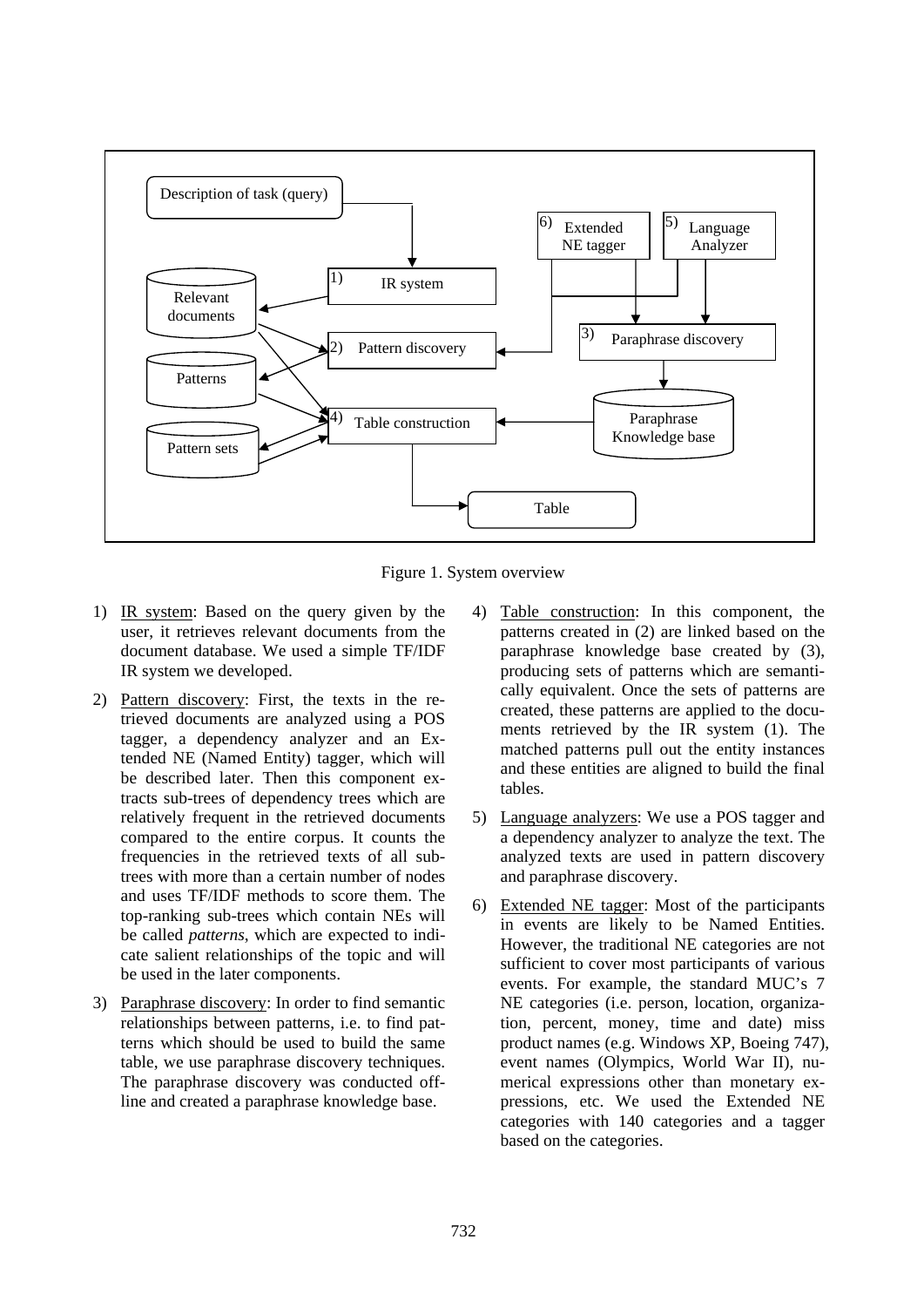### **3 Details of Components**

In this section, four important components will be described in detail. Prior work related to each component is explained and the techniques used in our system are presented.

#### **3.1 Pattern Discovery**

The pattern discovery component is responsible for discovering salient patterns for the topic. The patterns will be extracted from the documents relevant to the topic which are gathered by an IR system.

Several unsupervised pattern discovery techniques have been proposed, e.g. (Riloff 96), (Agichtein and Gravano 00) and (Yangarber et al. 00). Most recently we (Sudo et al. 03) proposed a method which is triggered by a user query to discover important patterns fully automatically. In this work, three different representation models for IE patterns were compared, and the sub-tree model was found more effective compared to the predicate-argument model and the chain model. In the sub-tree model, any connected part of a dependency tree for a sentence can be considered as a pattern. As it counts all possible sub-trees from all sentences in the retrieved documents, the computation is very expensive. This problem was solved by requiring that the sub-trees contain a predicate (verb) and restricting the number of nodes. It was implemented using the sub-tree counting algorithm proposed by (Abe et al. 02). The patterns are scored based on the relative frequency of the pattern in the retrieved documents  $(f_r)$  and in the entire corpus  $(f_{all})$ . The formula uses the TF/IDF idea (Formula 1). The system ignores very frequent patterns, as those patterns are so common that they are not likely to be important to any particular topic, and also very rare patterns, as most of those patterns are noise.

$$
score(t:subtree) = \frac{f_r(t)}{\log(f_{all}(t) + c)}
$$
(1)

The scoring function sorts all patterns which contain at least one extended NE and the top 100 patterns are selected for later processing. Figure 2 shows examples of the discovered patterns for the "merger and acquisition" topic. Chunks are shown in brackets and extended NEs are shown in upper case words. (COM means "company" and MNY means "money")



Figure 2. Pattern examples

#### **3.2 Paraphrase Discovery**

The role of the paraphrase discovery component is to link the patterns which mean the same thing for the task. Recently there has been a growing amount of research on automatic paraphrase discovery. For example, (Barzilay 01) proposed a method to extract paraphrases from parallel translations derived from one original document. We proposed to find paraphrases from multiple newspapers reporting the same event, using shared Named Entities to align the phrases (Shinyama et al. 02). We also proposed a method to find paraphrases in the context of two Named Entity instances in a large un-annotated corpus (Sekine 05). The phrases connecting two NEs are grouped based on two types of evidence. One is the identity of the NE instance pairs, as multiple instances of the same NE pair (e.g. Yahoo! and Overture) are likely to refer to the same relationship (e.g. acquisition). The other type of evidence is the keywords in the phrase. If we gather a lot of phrases connecting NE's of the same two NE types (e.g. company and company), we can cluster these phrases and find some typical expressions (e.g. merge, acquisition, buy). The phrases are clustered based on these two types of evidence and sets of paraphrases are created.

Basically, we used the paraphrases found by the approach mentioned above. For example, the expressions in Figure 2 are identified as paraphrases by this method; so these three patterns will be placed in the same pattern set.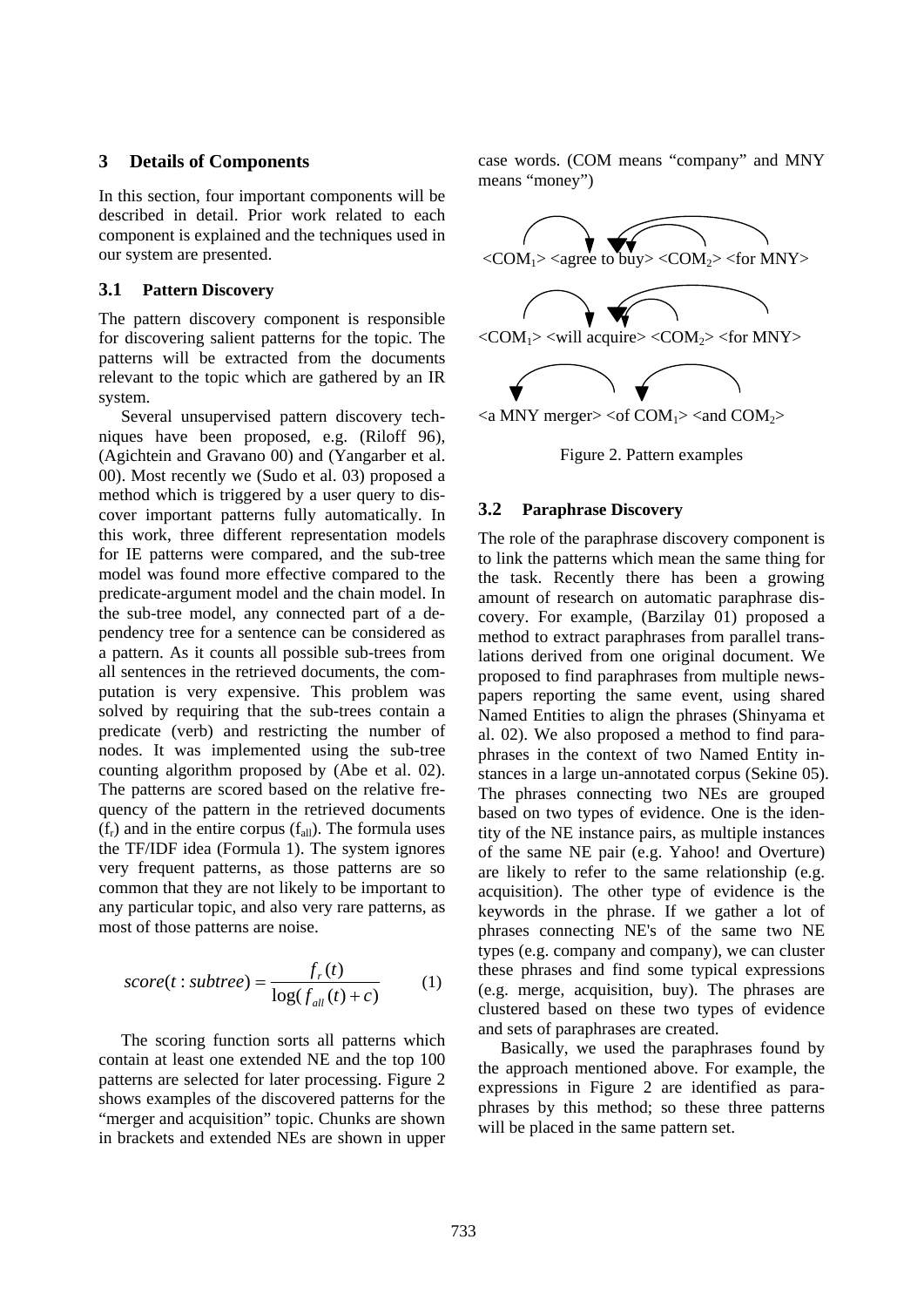Note that there is an alternative method of paraphrase discovery, using a hand crafted synonym dictionary like WordNet (WordNet Home page). However, we found that the coverage of WordNet for a particular topic is not sufficient. For example, no synset covers any combinations of the main words in Figure 2, namely "buy", "acquire" and "merger". Furthermore, even if these words are found as synonyms, there is the additional task of linking expressions. For example, if one of the expressions is "reject the merger", it shouldn't be a paraphrase of "acquire".

### **3.3 Extended NE tagging**

Named Entities (NE) were first introduced by the MUC evaluations (Grishman and Sundheim 96). As the MUCs concentrated on business and military topics, the important entity types were limited to a few classes of names and numerical expressions. However, along with the development of Information Extraction and Question Answering technologies, people realized that there should be more and finer categories for NE. We proposed one of those extended NE sets (Sekine 02). It includes 140 hierarchical categories. For example, the categories include Company, Company group, Military, Government, Political party, and International Organization as subcategories of Organization. Also, new categories are introduced such as Vehicle, Food, Award, Religion, Language, Offense, Art and so on as subcategories of Product, as well as Event, Natural Object, Vocation, Unit, Weight, Temperature, Number of people and so on. We used a rule-based tagger developed to tag the 140 categories for this experiment.

Note that, in the proposed method, the slots of the final table will be filled in only with instances of these extended Named Entities. Most common nouns, verbs or sentences can't be entries in the table. This is obviously a limitation of the proposed method; however, as the categories are designed to provide good coverage for a factoid type QA system, most interesting types of entities are covered by the categories.

### **3.4 Table Construction**

Basically the table construction is done by applying the discovered patterns to the original corpus. The discovered patterns are grouped into pattern set using discovered paraphrase knowledge. Once the pattern sets are built, a table is created for each pattern set. We gather all NE instances matched by one of the patterns in the set. These instances are put in the same column of the table for the pattern set. When creating tables, we impose some restrictions in order to reduce the number of meaningless tables and to gather the same relations in one table. We require columns to have at least three filled instances and delete tables with fewer than three rows. These thresholds are empirically determined using training data.



Figure 3. Table Construction

### **4 Experiments**

#### **4.1 Data and Processing**

each event type in the ACE guidelines. Examples of queries are shown in the Appendix. We conducted the experiments using the 1995 New York Times as the corpus. The queries used for system development and threshold tuning were created by the authors, while queries based on the set of event types in the ACE extraction evaluations were used for testing. A total of 31 test queries were used; we discarded several queries which were ambiguous or uncertain. The test queries were derived from the example sentences for

At the moment, the whole process takes about 15 minutes on average for each query on a Pentium 2.80GHz processor running Linux. The corpus was analyzed in advance by a POS tagger, NE tagger and dependency analyzer. The processing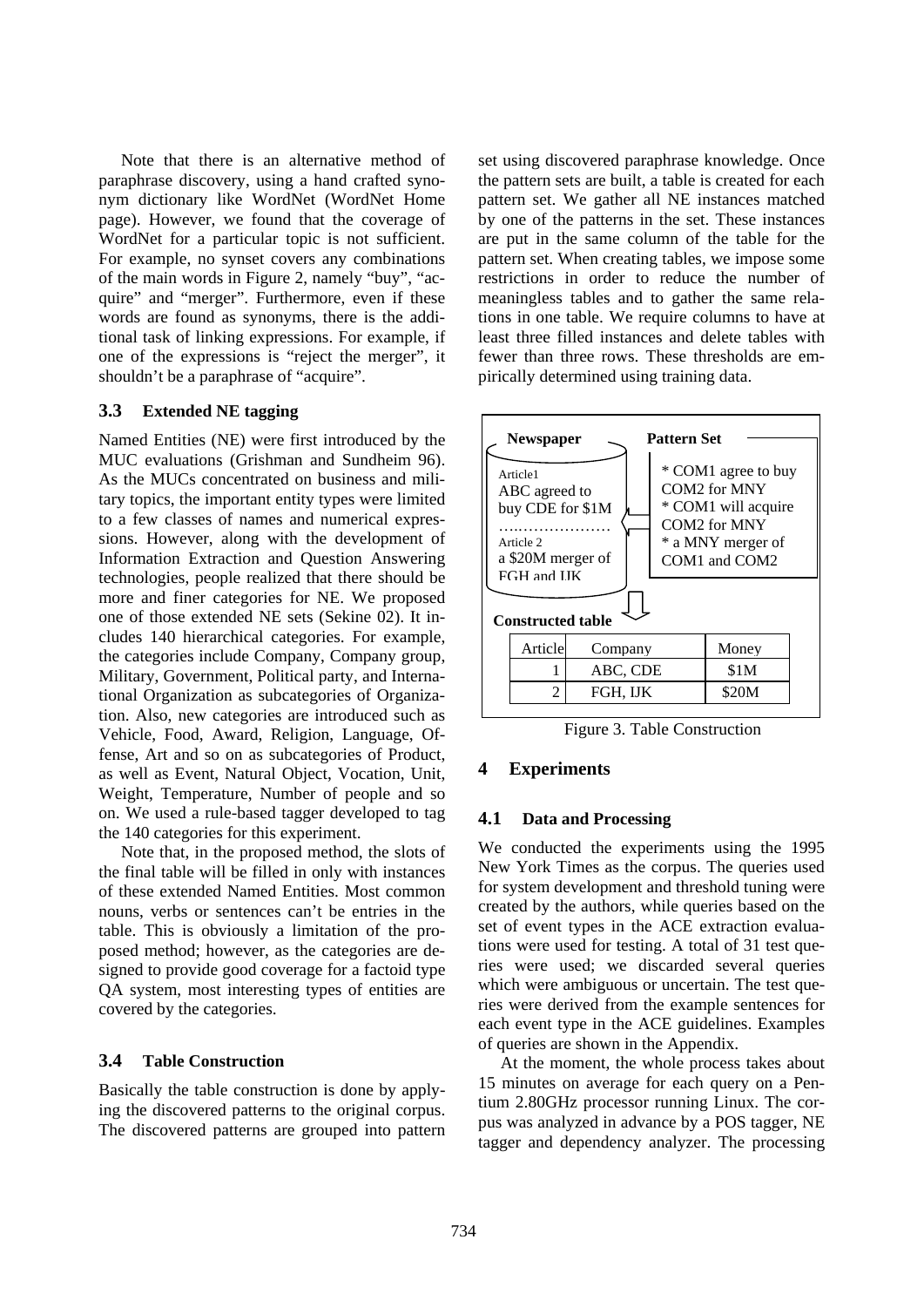and counting of sub-trees takes the majority (more than 90%) of the time. We believe we can easily make it faster by programming techniques, for example, using distributed computing.

## **4.2 Result and Evaluation**

rows is 16.9. The created tables are usually not full y filled; the average rate is 20.0%. Out of 31 queries, the system is unable to build any tables for 11 queries. The major reason is that the IR component can't find enough newspaper articles on the topic. It retrieved only a few articles for topics like "born", "divorce" or "injure" from The New York Times. For the moment, we will focus on the 20 queries for which tables were built. The Appendix shows some examples of queries and the generated tables. In total, 127 tables are created for the 20 topics, with one to thirteen tables for each topic. The number of columns in a table ranges from 2 to 10, including the document ID column, and the average number of columns is 3.0. The number of rows in a table range from 3 to 125, and the average number of

ble to evaluate all the data, the evaluation data are sel ected randomly. In order to measure the potential and the usefulness of the proposed method, we evaluate the result based on three measures: usefulness, argument role coverage, and correctness. For the usefulness evaluation, we manually reviewed the tables to determine whether a useful table is included or not. This is inevitably subjective, as the user does not specify in advance what table rows and columns are expected. We asked a subject to judge usefulness in three grades; A) very useful – for the query, many people might want to use this table for the further investigation of the topic, B) useful – at least, for some purpose, some people might want to use this table for further investigation and C) not useful – no one will be interested in using this table for further investigation. The argument role coverage measures the percentage of the roles specified for each ACE event type which appeared as a column in one or more of the created tables for that event type. The correctness was measured based on whether a row of a table reflects the correct information. As it is impossi-

Table 1 shows the usefulness evaluation result. Out of 20 topics, two topics are judged very useful and twelve are judged useful. The very useful topics are "fine" (Q4 in the appendix) and "acquit"

that are filled in, the more useful and interesting the information is. (not shown in the appendix). Compared to the results in the 'useful' category, the tables for these two topics have more slots filled and the NE types of the fillers have fewer mistakes. The topics in the "not useful" category are "appeal", "execute", "fired", "pardon", "release" and "trial". These are again topics with very few relevant articles. By increasing the corpus size or improving the IR component, we may be able to improve the performance for these topics. The majority category, "useful", has 12 topics. Five of them can be found in the appendix (all those besides Q4). For these topics, the number of relevant articles in the corpus is relatively high and interesting relations are found. The examples in the appendix are selected from larger tables with many columns. Although there are columns that cannot be filled for every event instance, we found that the more columns

Table 1. Usefulness evaluation result

| Evaluation  | Number of topics |
|-------------|------------------|
| Very useful |                  |
| Useful      |                  |
| Not useful  |                  |

For the 14 "very useful" and "useful" topics, the role coverage was measured. Some of the roles in the ACE task can be filled by different types of Named Entities, for example, the "defendant" of a "sentence" event can be a Person, Organization or GPE. However, the system creates tables based on NE types; e.g. for the "sentence" event, a Person column is created, in which most of the fillers are defendants. In such cases, we regard the column as covering the role. Out of 63 roles for the 14 event types, 38 are found in the created tables, for a role coverage of 60.3%. Note that, by lowering the thresholds, the coverage can be increased to as much as 90% (some roles can't be found because of Extended NE limitations or the rare appearance of roles) but with some sacrifice of precision.

Table 2 shows the correctness evaluation results. We randomly select 100 table rows among the topics which were judged "very useful" or "useful", and determine the correctness of the information by reading the newspaper articles the information was extracted from. Out of 100 rows, 84 rows have correct information in all slots. 4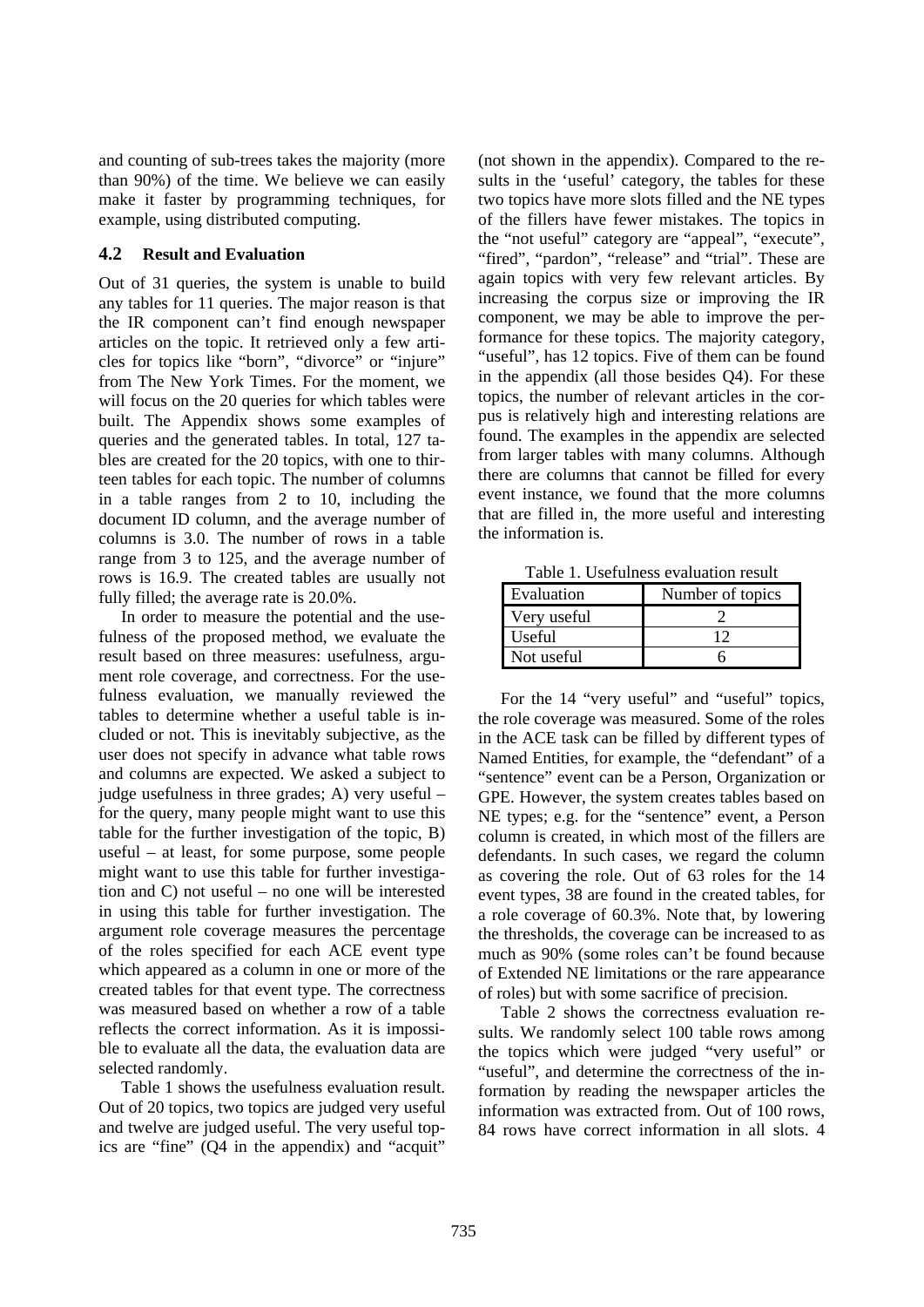rows have some incorrect information in some of the columns, and 12 contain wrong information. Most errors are due to NE tagging errors (11 NE errors out of 16 errors). These errors include instances of people which are tagged as other categories, and so on. Also, by looking at the actual articles, we found that co-reference resolution could help to fill in more information. Because the important information is repeatedly mentioned in newspaper articles, referential expressions are often used. For example, in a sentence "In 1968 he was elected mayor of Indianapolis.", we could not extract "he" at the moment. We plan to add coreference resolution in the near future. Other sources of error include:

- The role of the entity is confused, i.e. victim and murderer
- Different kinds of events are found in one table, the political election query (as both of them e.g., the victory of Jack Nicklaus was found in use terms like "win")
- An unrelated but often collocate entity was many expressions like "He was sentenced 3 years and fined \$1,000". included. For example, Year period expressions are found in "fine" events, as there are

| 1 acie <i>=</i> . Contecutos c anauton resum |                |  |
|----------------------------------------------|----------------|--|
| Evaluation                                   | Number of rows |  |
| Correct                                      |                |  |
| Partially correct                            |                |  |
| Incorrect                                    |                |  |

Table 2. Correctness evaluation result

# **5 Related Work**

As far as the authors know, there is no system similar to ODIE. Several methods have been proposed to produce IE patterns automatically to facilitate IE knowledge creation, as is described in Section 3.1. But those are not targeting the fully automatic creation of a complete IE system for a new topic.

There exists another strategy to extend the range of IE systems. It involves trying to cover a wide variety of topics with a large inventory of relations and events. It is not certain if there are only a limited number of topics in the world, but there are a limited number of high-interest topics, so this may be a reasonable solution from an engineering point of view. This line of research was

and the ACE evaluations of event detection follow thi s line (ACE Home Page). first proposed by (Aone and Ramos-Santacruz 00)

ered relations are static relations like a country and its presidents rather than events. An unsupervised learning method has been applied to a more restricted IE task, Relation Discovery. (Hasegawa et al. 2004) used large corpora and an Extended Named Entity tagger to find novel relations and their participants. However, the results are limited to a pair of participants and because of the nature of the procedure, the discov-

gests there is a big potential where an ODIE-type system can be beneficial. Topic-oriented summarization, currently pursued by the DUC evaluations (DUC Home Page), is also closely related. The systems are trying to create summaries based on the specified topic for a manually prepared set of documents. In this case, if the result is suitable to present in table format, it can be handled by ODIE. Our previous study (Sekine and Nobata 03) found that about one third of randomly constructed similar newspaper article clusters are well-suited to be presented in table format, and another one third of the clusters can be acceptably expressed in table format. This sug-

# **6 Future Work**

We demonstrated a new paradigm of Information Extraction technology and showed the potential of this method. However, there are problems to be solved to advance the technology. One of them is the coverage of the extracted information. Although we have created useful tables for some topics, there are event instances which are not found. This problem is mostly due to the inadequate performance of the language analyzers (information retrieval component, dependency analyzer or Extended NE tagger) and the lack of a coreference analyzer. Even though there are possible applications with limited coverage, it will be essential to enhance these components and add coreference in order to increase coverage. Also, there are basic domain limitations. We made the system "on-demand" for any topic, but currently only within regular news domains. As configured, the system would not work on other domains such as a medical, legal, or patent domain, mainly due to the design of the extended NE hierarchy. While specific hierarchies could be incorporated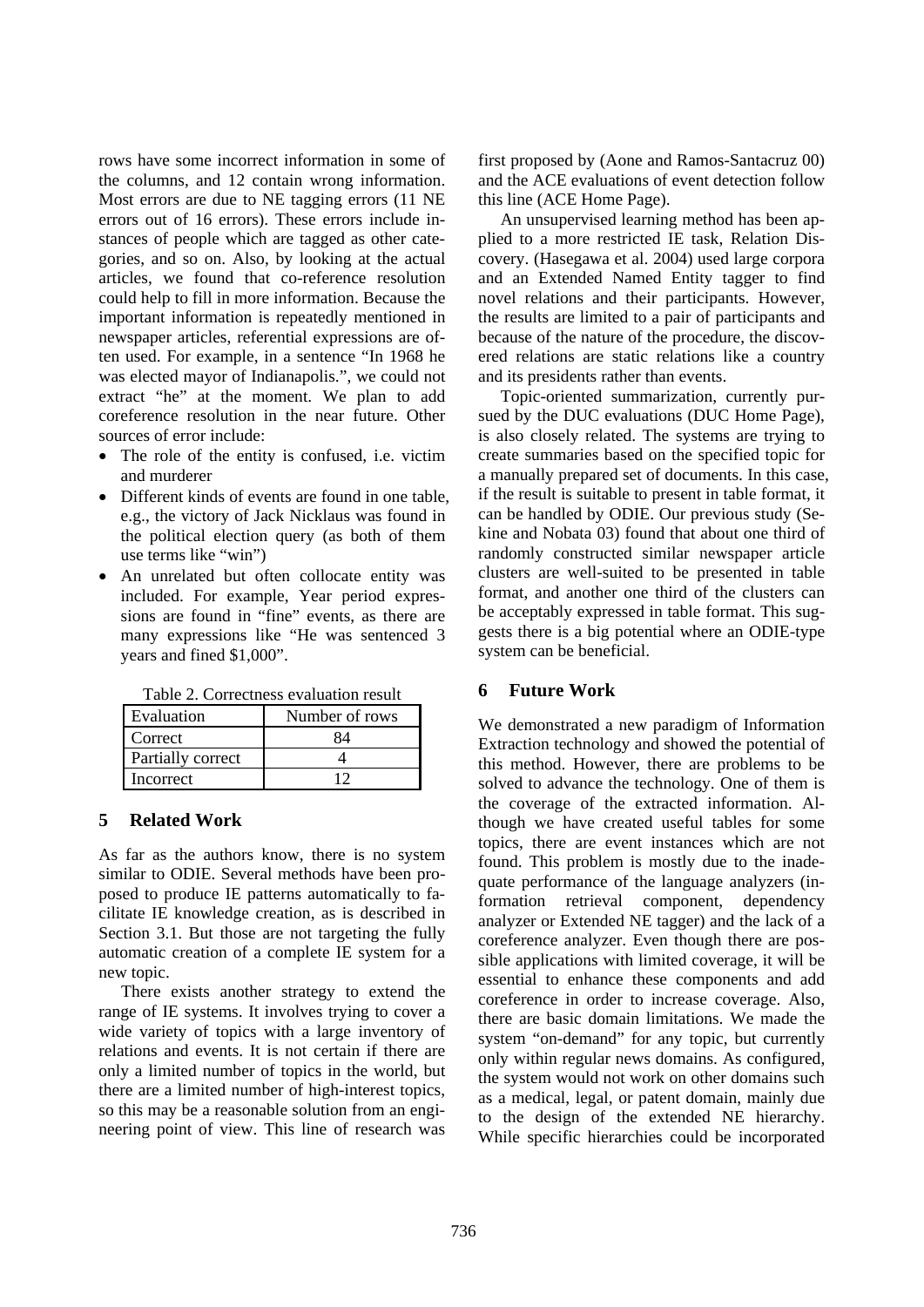for new domains, it will also be desirable to integrate bootstrapping techniques for rapid incremental additions to the hierarchy. Also at the moment, table column labels are simply Extended

would like to investigate this problem in the future. NE categories, and do not indicate the role. We

# **7 Conclusion**

and demonstrates the feasibility of this approach. In this paper, we proposed "On-demand Information Extraction (ODIE)". It is a system which automatically identifies the most salient structures and extracts the information on whatever topic the user demands. It relies on recent advances in NLP technologies; unsupervised learning and several advanced NLP analyzers. Although it is at a preliminary stage, we developed a prototype system which has created useful tables for many topics

# **8 Acknowledgements**

This paper does not necessarily reflect the position of the U.S. Government. This research was supported in part by the Defense Advanced Research Projects Agency under Contract HR0011-06-C-0023 and by the National Science Foundation under Grant IIS-0325657.

- kaaki Hasegawa, Mr. Koji Murakami and Mr. Yu suke Shinyama for useful comments, discussion. We would like to thank Prof. Ralph Grishman, Dr. Kiyoshi Sudo, Dr. Chikashi Nobata, Mr. Ta-

# **References**

ACE Home Pag e:

http://www.ldc.upenn.edu/Projects/ace

DUC Home Page: http://duc.nist.gov

WordNet Home Page: http://wordnet.princeton.edu/

- Ke nji Abe, Shinji Kawasone, Tatsuya Asai, Hiroki Principles and Practice of Knowledge in Database Arimura and Setsuo Arikawa. 2002. "Optimized Substructure Discovery for Semi-structured Data". In Proceedings of the  $6<sup>th</sup>$  European Conference on (PKDD-02)
- Ch inatsu Aone; Mila Ramos-Santacruz. 2000. "REES: tem" In Proceedings of the 6<sup>th</sup> Applied Natural Lan-A Large-Scale Relation and Event Extraction Sysguage Processing Conference (ANLP-00)
- Eu gene Agichtein and L. Gravano. 2000. "Snowball: Extracting Relations from Large Plaintext Collec-

tionss". In Proceedings of the  $5<sup>th</sup>$  ACM International Conference on Digital Libraries (DL-00)

- Regina Barzilay and Kathleen McKeown. 2001. "Extracting Paraphrases from a Parallel Corpus. In Proceedings of the Annual Meeting of Association of Computational Linguistics/ and European Chapter of Association of Computational Linguistics (ACL/EACL-01)
- Ralph Grishman and Beth Sundheim.1996. "Message Understanding Conference - 6: A Brief History", in Proceedings of the 16th International Conference on Computational Linguistics (COLING-96)
- Takaaki Hasegawa, Satoshi Sekine and Ralph Grishman 2004. "Discovering Relations among Named Entities from Large Corpora", In Proceedings of the Annual Meeting of the Association of Computational Linguistics (ACL-04)
- Ellen Riloff. 1996. "Automatically Generating Extraction Patterns from Untagged Text". In Proceedings of Thirteen National Conference on Artificial Intelligence (AAAI-96)
- Satoshi Sekine, Kiyoshi Sudo and Chikashi Nobata. 2002 "Extended Named Entity Hierarchy" In Proceefings of the third International Conference on Language Resources and Evaluation (LREC-02)
- Satoshi Sekine and Chikashi Nobata. 2003. "A survey for Multi-Document Summarization" In the proceedings of Text Summarization Workshop.
- Satoshi Sekine. 2005. "Automatic Paraphrase Discovery based on Context and Keywords between NE Pairs". In Proceedings of International Workshop on Paraphrase (IWP-05)
- Yusuke Shinyama, Satoshi Sekine and Kiyoshi Sudo. 2002. "Automatic Paraphrase Acquisition from News Articles". In Proceedings of the Human Language Technology Conference (HLT-02)
- Kiyoshi Sudo, Satsohi Sekine and Ralph Grishman. 2003. "An Improved Extraction Pattern Representation Model for Automatic IE Pattern Acquisition". In Proceedings of the Annual Meeting of Association of Computational Linguistics (ACL-03)
- Roman Yangarber, Ralph Grishman, Pasi Tapanainen and Silja Huttunen. 2000. "Unsupervised Discovery of Scenario-Level Patterns for Information Extraction". In Proceedings of 18<sup>th</sup> International Conference on Computational Linguistics (COLING-00)